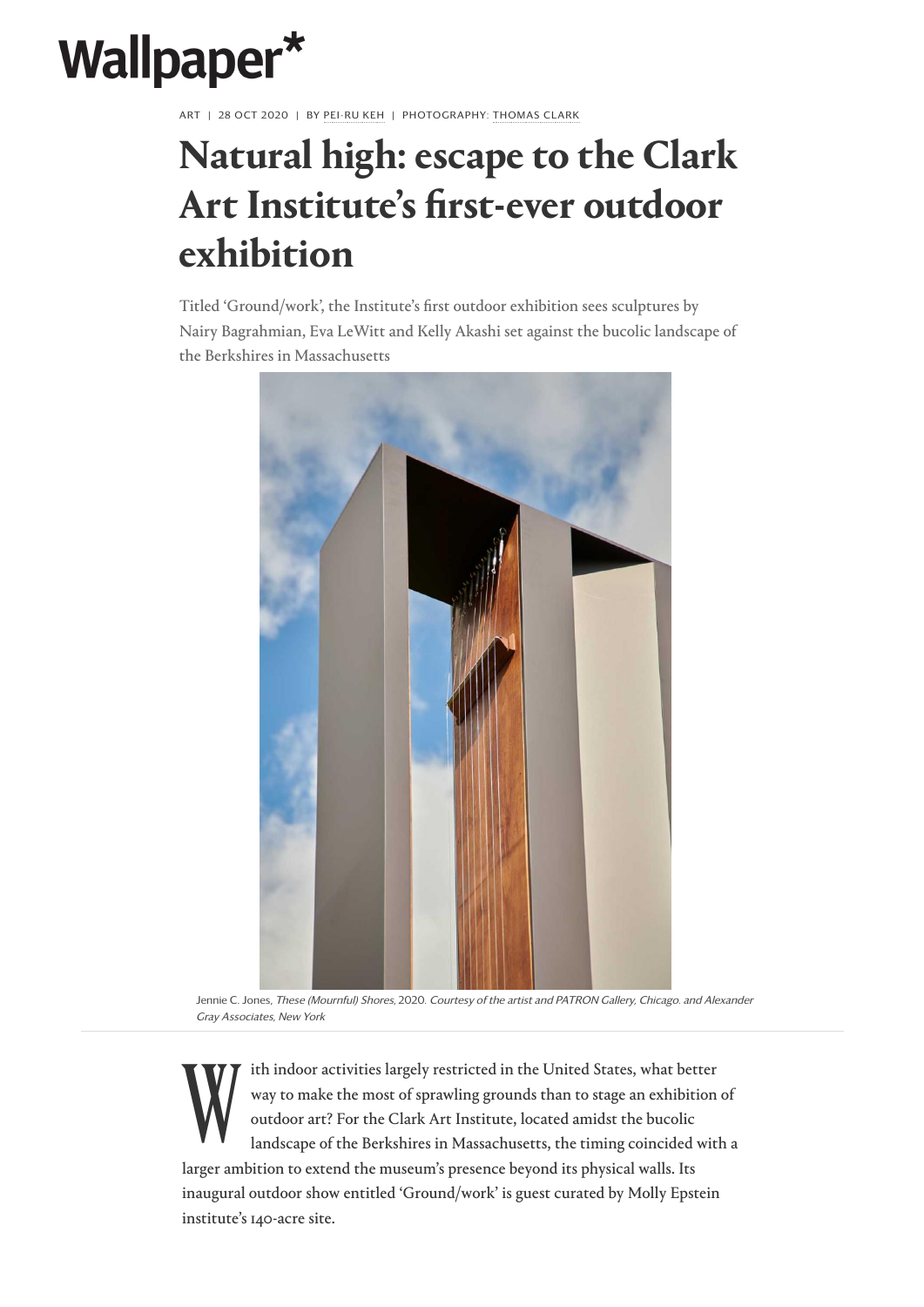[While m](https://www.wallpaper.com/architecture)[any ma](https://www.wallpaper.com/design)[y kn](https://www.wallpaper.com/art)[ow the](https://www.wallpaper.com/travel) [Clark's me](https://www.wallpaper.com/entertaining)[morable s](https://www.wallpaper.com/beauty-grooming)e[tting for](https://www.wallpaper.com/transport) i[ts iconic T](https://www.wallpaper.com/technology)[adao An](https://www.wallpaper.com/fashion)[do](https://www.wallpaper.com/watches-and-jewellery)designed building and courtyard garden, the fact that its surrounding woodland trails, rolling hills and open meadows are publically accessible is a bit of a local secret. Now forming the backdrop for its first official exhibition, the institute's incredible grounds offer newfound space to expand its curatorial vision.

'The Clark has a unique and varied natural setting – woodland trails, open meadows, expansive vistas, cloistered areas for contemplation— that is open to the public day and night throughout the seasons without fee or mitigation: a highly rare offering to accompany a renowned permanent collection and research institution,' share curators Epstein and Goodman. 'Olivier Meslay, director of the Clark, approached us in 2017 about his vision for the first-ever outdoor exhibition to take place at the Institute, which was motivated by a desire to further activate and engage the 140 acre campus which surrounds the museum buildings. With the landscape as our [prompt, we spent time researching, travell](https://www.wallpaper.com/architecture/tadao-ando-annabelle-selldorf-and-gary-hilderbrand-transform-the-clark-art-institute)ing [and visiting artists in their studios.](https://www.wallpaper.com/architecture/tadao-ando-annabelle-selldorf-and-gary-hilderbrand-transform-the-clark-art-institute)

We then invited this group of six makers to visit the Clark, so that each could identify a site, and consider the possibilities for a new site-responsive commission for the exhibition.'



Jennie C. Jones, These (Mournful) Shores, 2020. Courtesy of the artist and PATRON Gallery, Chicago. and Alexander Gray Associates, New York